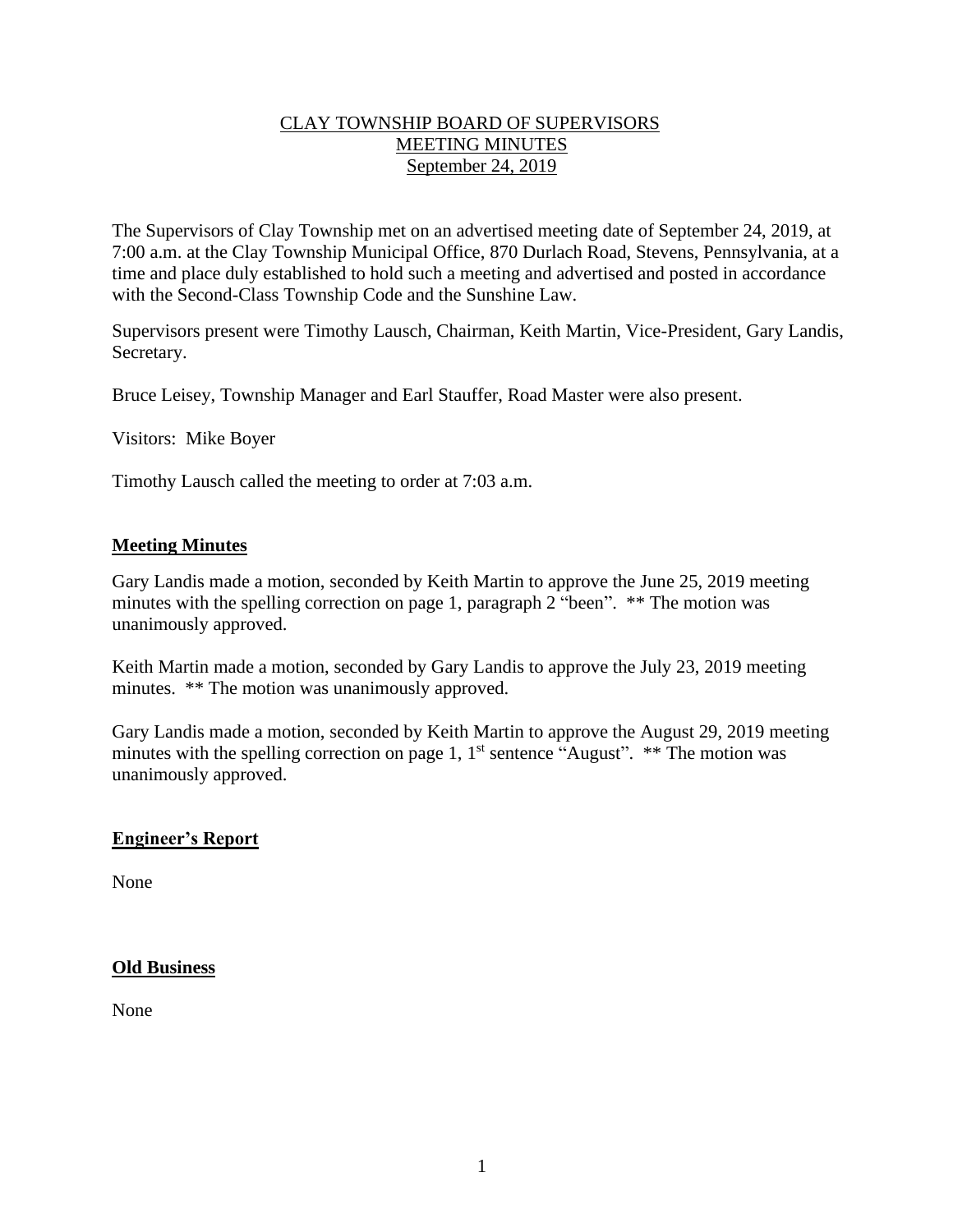## **New Business**

1. Road Master Update

Earl Stauffer reviewed July and August activity reports with the Board of Supervisors.

Earl will meet with Bob Lynn to determine the scope of the repairs to Hackman Road.

Earl and Tim Lausch will coordinate a plan to relocate and roof the township fueling station.

2. Manager Update

Bruce Leisey gave an update to the Board of Supervisors.

Gary Landis made a motion, seconded by Keith Martin to authorize Township Staff to work with Hanover Engineering to complete and send the Penn Dot Multi Modal Transportation Grant Application.

## 3. Budget Discussion

The Board of Supervisors and Township Staff discussed budget items including road work, annex building repairs and fueling area.

No decisions were made.

4. Approve and Execute 2019 MS4 Annual Report

Bruce Leisey reviewed the report with the Board of Supervisors.

After discussion, Gary Landis made a motion, seconded by Keith Martin to approve and execute the 2019 MS4 Annual Report. \*\* The motion was approved unanimously.

5. Award Contract for Growing Greener Grant

After review, Gary Landis made a motion, seconded by Keith Martin to award bid to Eureka Water Products, Austin TX in the amount of \$18,564.00 for 2 permanent Sondes (bid tabulation sheet attached). \*\* The motion was approved unanimously.